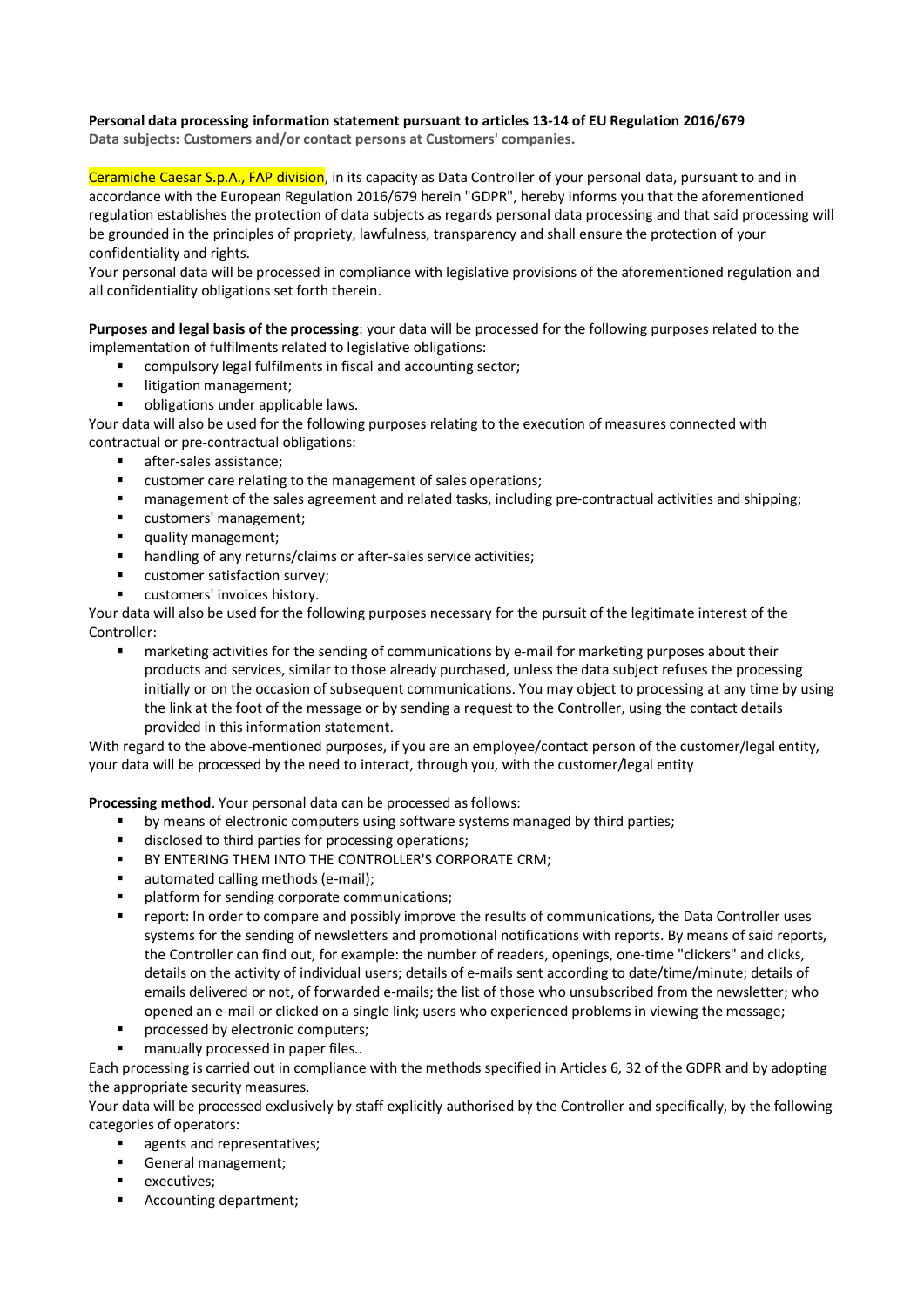- Commercial department;
- Logistics department;
- Marketing department.

**Communication:** Your data may be communicated to external parties for the proper management of the relationship and in particular to the following categories of recipients who act as autonomous and duly appointed Data Controllers or Data Processors:

- banks and credit institutions:
- consultants and professionals, even associates;
- § within the scope of public and/or private entities to which data disclosure is compulsory for the fulfilment of legal requirements, or functional for relations administration;
- group companies as per intra-group agreements;
- external companies providing hardware, software, cloud services including electronic invoicing;
- forwarders, transporters, carriers, post services, logistics companies.

**Disclosure**: Your personal data shall not be disclosed anyhow.

## **Transfer of personal data:**

A) Your personal data may also be transferred, limited to the above mentioned purposes, to countries of the EU.

**Period of data retention**. Please note that, in accordance with the principles of lawfulness, purpose limitation and data minimization, pursuant to art. 5 of the GDPR, the period of retention of your personal data is:

- established for a period of time not exceeding the achievement of the purposes for which data is collected and processed for the performance and fulfilment of contractual purposes;
- established for a period of time not exceeding the achievement of the purposes for which data is collected and processed and in compliance with the mandatory time limits prescribed by law;
- § for marketing activities, established for a period of time not exceeding the fulfilment of the purposes for which they are collected and until the data subject objects.

**Data Controller**: the Data Controller, in accordance with the Law, is Ceramiche Caesar S.p.A. FAP division, Via Canaletto 49 - 41042 Spezzano di Fiorano (Mo); VAT 00179660360; can be contacted at the following addresses: Email: privacy@fapceramiche.com; Telephone: +39 0536 837 511 in the person of its legal representative pro tempore.

You have the right to obtain erasure (right to be forgotten), limitation, updating, amendment, portability from the controller, as well as the right to oppose the processing of your personal data and in general, you can also exercise all rights specified in articles 15, 16, 17, 18, 19, 20, 21, 22 of the GDPR. You may also lodge a complaint with the competent supervisory authority if you consider that the processing of your data is contrary to the legislation in force.

**Extract EU Reg. 2016/ 679: Articles 15, 16, 17, 18, 19, 20, 21, 22 - Rights of the data subject**

1. The data subject is entitled to obtain confirmation as to the existence or otherwise of personal data concerning them, even if said data has not yet been recorded, the disclosure of said data in intelligible form, and to lodge a complaint with the Supervisory Authority.

2. The data subject has the right to receive the following information:

- a. the origin of personal data;
- b. the purposes and processing methods;
- c. the logic applied in case of processing carried out by electronic instruments;

d. the identification details of the data controller, of the processors and of the appointed representative according to art. 5, para. 2;

e. the subjects or subject categories to whom the personal data can be disclosed or come into the knowledge thereof, in their capacity as appointed representative in the State, data supervisors or processors.

3. The data subject is entitled to obtain:

a. the updating, correction or, if he/she is interested in this, the integration of the data;

b. the erasure and transformation into anonymous form of any unlawfully processed data or data blocks, including those whose retention is not required in relation to purposes for which data were collected or successively processed; c. certification that operations specified in letters a) and b) have been disclosed, together with their content, to the people to which data has been disclosed or provided, unless this proves impossible or requires the use of means clearly disproportionate to the right being protected;

d. data portability.